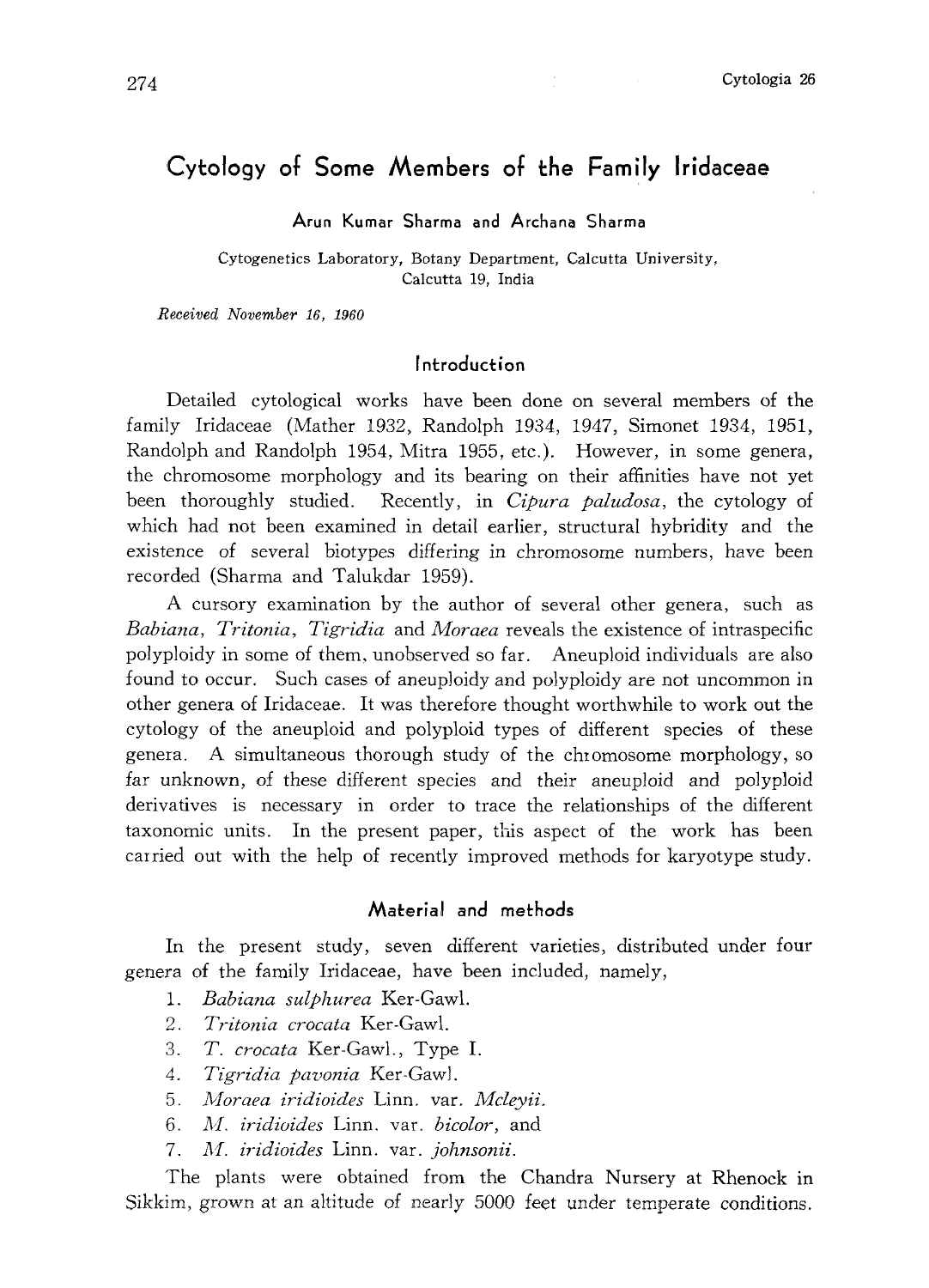Tritonia crocata Type I was supplied by the Nursery as *Montbretia crocata*. But as it is a synonym of T. crocata, it has been dealt with in the text as T. crocata. This differs from the normal T. crocata only in having narrower and smaller leaves. The identification of all species was confirmed from the Indian Botanical Gardens herbarium at Sibpore.

The bulbs were grown in a mixture of loose soil and sawdust in flower pots in the gardens of the Calcutta University College of Science. They were kept in shade.

Healthy root-tips were cut out and treated in different pretreatment chemicals, like aesculine, coumarin, p-dichlorobenzene, oxyquinoline, etc. (Tjio and Levan 1950, Sharma and Bal 1953, Sharma and Sarkar 1955, Sharma and Mookerjea 1955). Best results were obtained by treating in saturated aesculine solution at  $12\negthinspace\negthinspace-16^{\circ}\mathbb{C}$  for one to one and half hours. The root-tips were then heated in a mixture of 2% aceto-orcein solution and normal hydrochloric acid (9: 1) for a few seconds and finally squashed in 1% aceto-orcein solution. For making the preparations permanent, the slide containing the smear was inverted in  $n$ -butyl alcohol. After the coverglass had been detached, it was freshly mounted on the slide with euparal.

Drawings were made in a Zeiss microscope with an apochromatic objec tive N.A. 1.3 and an eyepiece of  $\times$ 12 at a table magnification of  $\times$ 1800 approximately. In the diagrams, the chromosomes with secondary constrictions have been drawn in outline. The figures have been reduced to half size in the reproduction.

### **Observations**

The somatic chromosome numbers of the different varieties, so far studied, have been found to range from  $2n=14$  to  $2n=60$ . Nuclei with varying number of chromosomes, either lower or higher than the normal one, are observed within the same tissue in most species. The variations include both structural and numerical alterations of chromosomes. The number occurring in the highest frequency is taken as the normal number for the species.

#### Genus-Babiana

Only one species was investigated.

1. B. sulphurea Ker-Gawl  $2n=14$ 

Fourteen chromosomes are observed in the normal somatic complement. They are, on an average, medium-sized, as compared with the other members of Iridaceae studied. Size difference is very distinct, ranging from  $2.1\mu$  to  $5.6\mu$ . Six chromosomes bear secondary constrictions.

A detailed analysis of the karyotype shows the presence of the follow ing types of chromosomes (Figs. 1 and la):

Type A-One pair of comparatively long chromosomes, each with two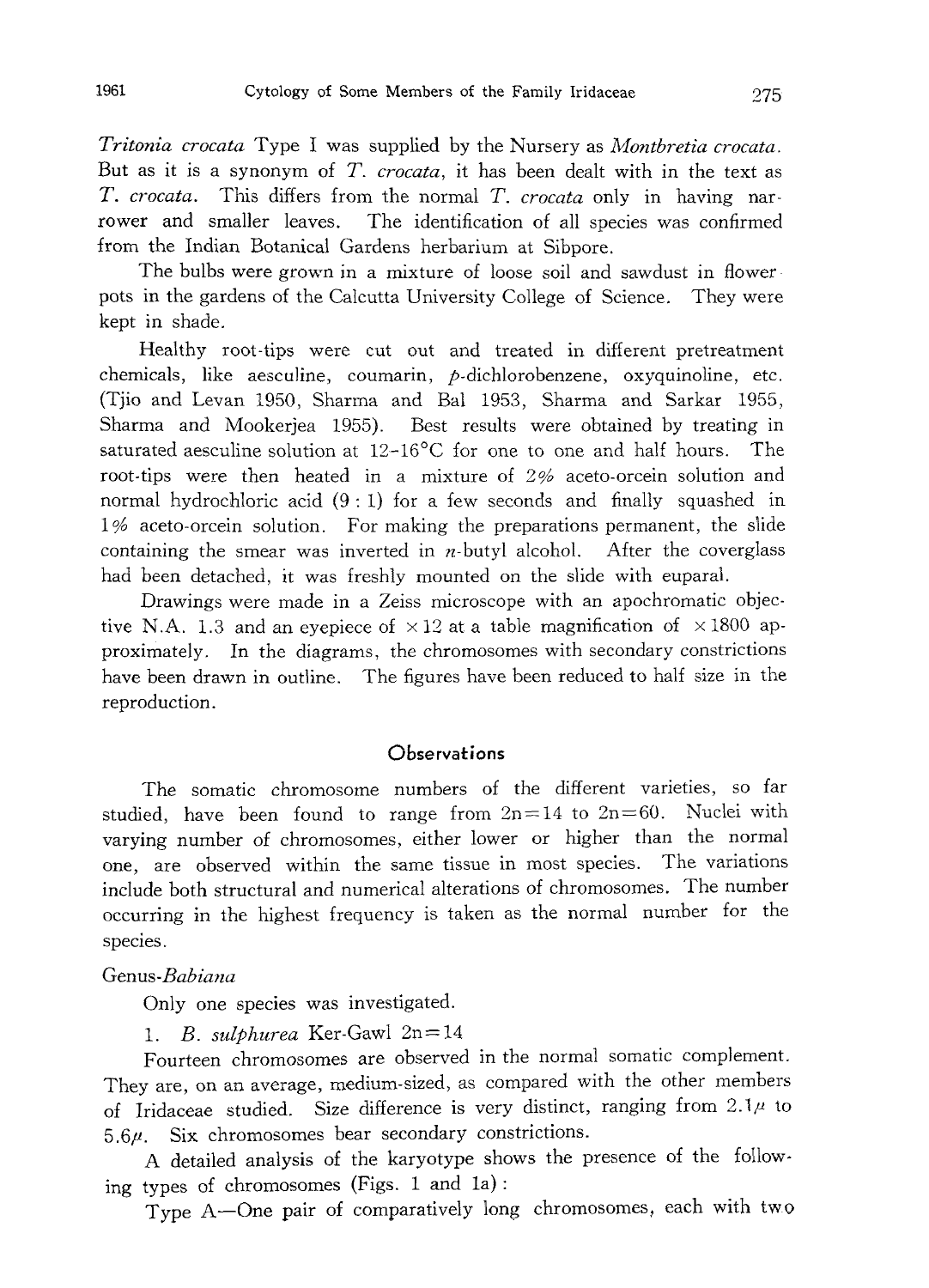constrictions, primary and secondary, located at nearly submedian to nearly subterminal positions at the two opposite ends of the chromosome. The middle segment is much longer than the side ones.



Figs. 1-9. 1, la and 2, Babiana sulphurea  $2n=14.$  Normal somatic metaphase, idiogram a<sup>nd</sup> variation nucleus with 16 chromosomes respectively. 3 and 3a, Tritonia crocata  $2n=60$ . Normal somatic metaphase and idiogram respectively. 4, T. crocata Type I 2n=22. Normal somatic metaphase. 5, 5a, 6, 7 and 8, *Tigridia pavonia*  $2n=26$ . Normal somatic metaphase, idiogram and variation nuclei with  $24$ ,  $24+1F$  and 21 chromosomes respectively. 9 and 9a, Moraea iridioides var. Mcleyii  $2n=40$ . Normal somatic metaphase and idiogram respectively.

Type B-One pair of long chromosomes each with two constrictions, primary and secondary, one nearly median in position and the other sub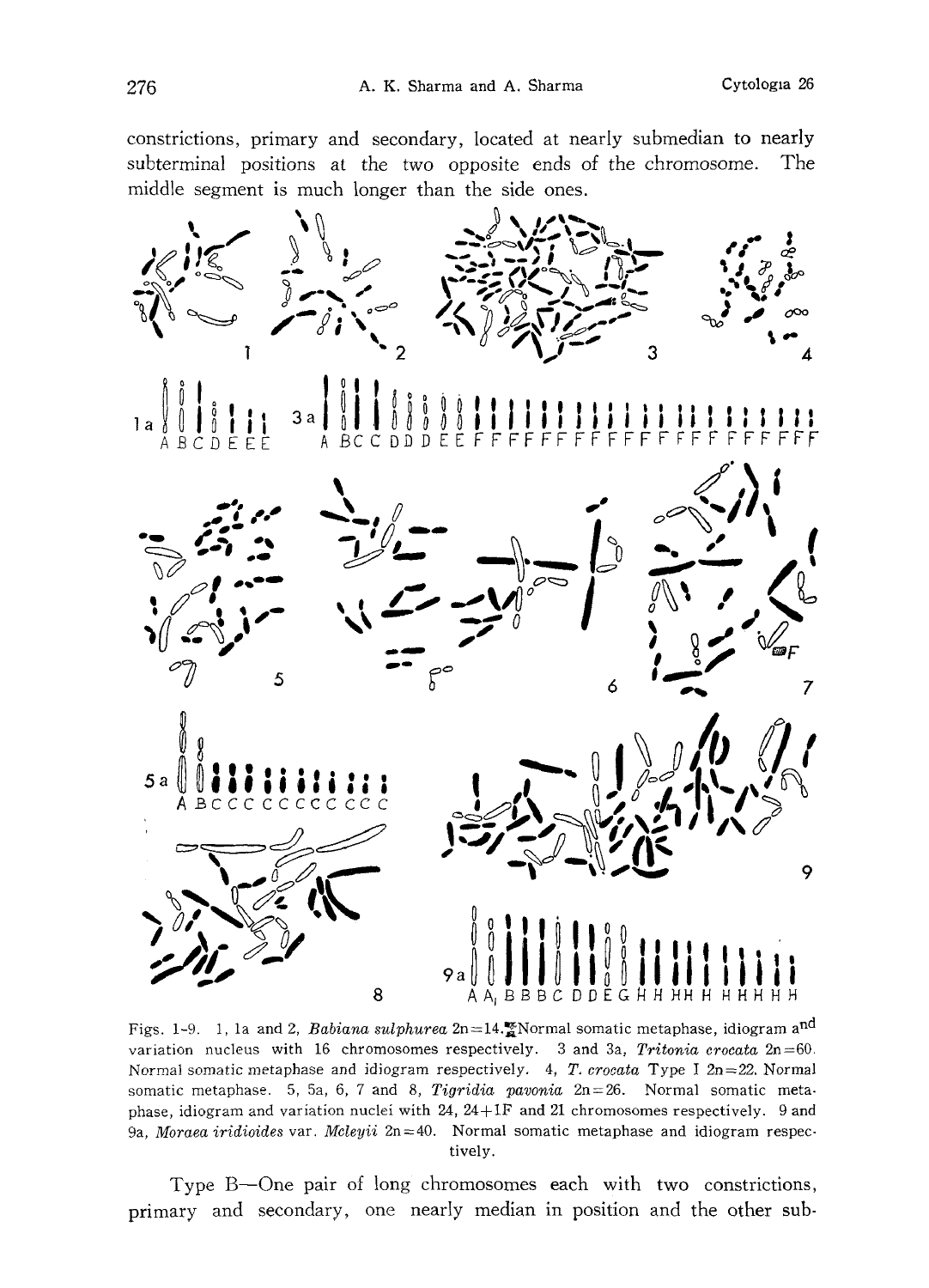terminal at the distal end of the shorter arm.

Type C-A pair of long chromosomes with median primary constrictions.

Type D-A pair of nearly short chromosomes, each with two constrictions, primary and secondary, one nearly median and the other nearly sub terminal at the distal end of the shorter arm.

Type E-Three pairs of nearly short to short chromosomes, with median primary constrictions.

A variation nucleus has been observed with sixteen chromosomes. In it, in addition to three altered A, two B, one C and four E chromosomes, five chromosomes with submedian primary constrictions and one new chromosome with a nearly submedian primary constriction and a satellite at the distal end of the short arm, are also present (Fig. 2).

## Genus-Tritonia

T. crocata and another variety were studied.

2. T. crocata Ker-Gawl.  $2n=60$ 

The normal somatic nuclei of this species contain sixty chromosomes. Size difference is marked, ranging from  $1.7\mu$  to 6 $\mu$ . The chromosomes form a graded series from long to short. Twelve of them bear secondary constrictions.

On the basis of their morphology and size, the chromosomes can be divided into the following types (Figs. 3 and 3a)

Type A-A pair of long chromosomes with median primary constrictions.

Type B-A pair of long chromosomes, each with two constrictions, primary and secondary, located at submedian and nearly submedian positions at the opposite ends of the chromosomes.

Type  $C-Tw$  pairs of long chromosomes, shorter than A, with nearly submedian primary constrictions.

Type D-Three pairs of medium-sized chromosomes, each with two constrictions, primary and secondary, one median in position and the other nearly submedian to submedian at the distal end of one of the arms.

Type E-Two pairs of medium-sized chromosomes, each with a median primary constriction and a small satellite at the distal end of one of the arms.

Type F-Twenty-one pairs of chromosomes, grading from medium sized to short, with nearly median to median primary constrictions.

3. T. crocata. Type I  $2n=22$ 

Twenty-two chromosomes are seen in the somatic nuclei. They are much shorter than those of T. crocata. Size difference ranges from  $1.4\mu$  to 2.5 $\mu$ . This variety differs from T. crocata both in chromosome number and karyotype. Four chromosomes bear secondary constrictions (Fig. 4).

As compared with T. crocata, the complement of this variety consists of one pair of A, one pair of B, one pair of C, one pair of D and seven pairs of F type of chromosomes. All the types are much reduced in size. Genus-Tigridia

Only one species was worked out.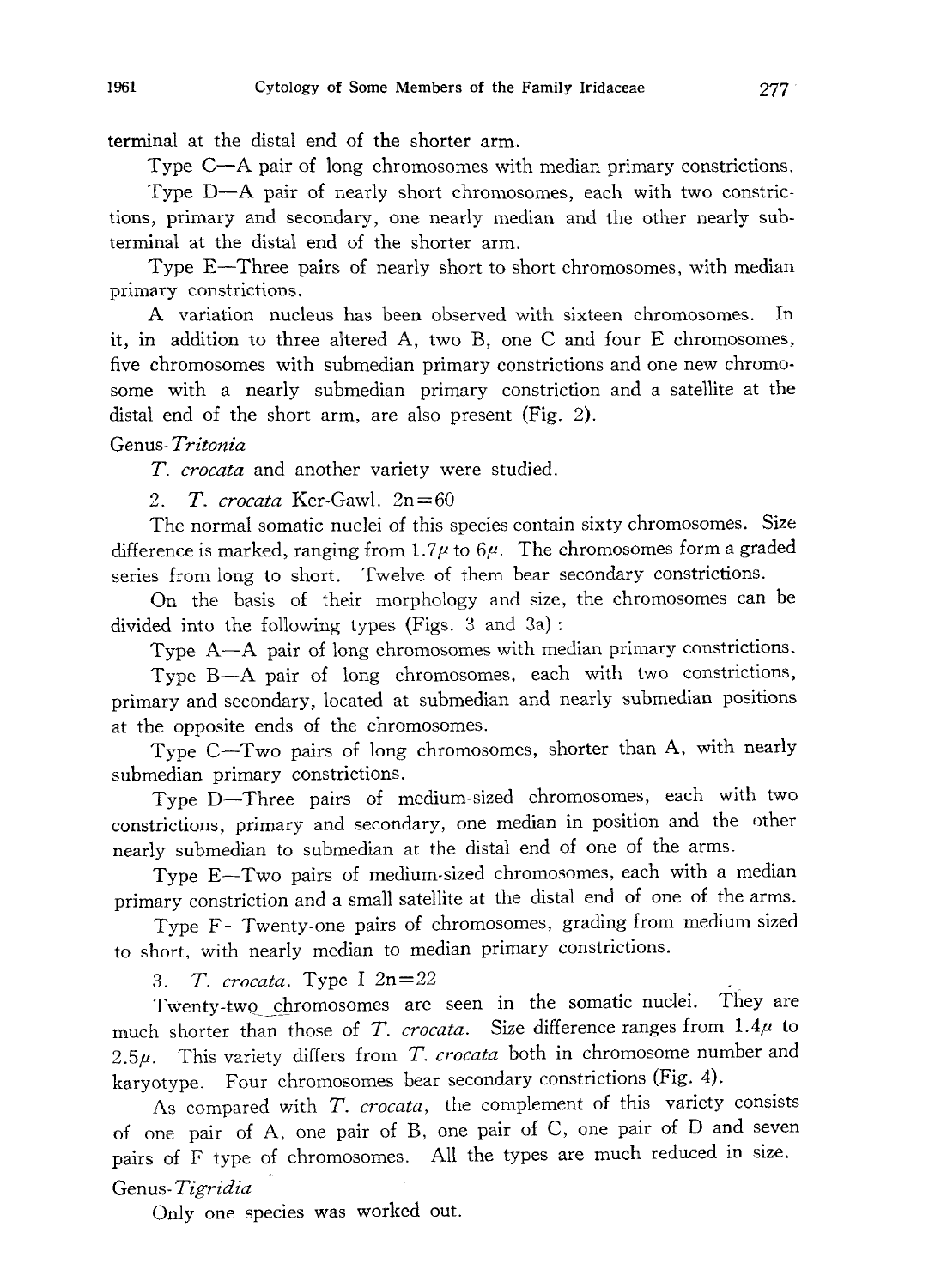4. Tigridia pavonia Ker. Gawl. 2n=26

The normal somatic complement of this species contains twenty-six chromosomes. They show marked and abrupt difference in size, from long



Figs. 10-22. 10 and 11, Moraea iridioides var. Mcleyii. Variation nuclei with 35 and 32 chromosomes respectively. 12, 12a, 13 and 14, M. iridioides var. bicolor  $2n=40$ . Normal somatic metaphase, idiogram and variation nuclei with 41 and 38 chromosomes respectively. 15, 15a, 16, 17, 18 and 19, *M. iridioides* var. johnsonii  $2n=20$ . Normal somatic metaphase, idiogram and variation nuclei with 19,  $19+1F$ , 16 and  $18+1F$  chromosomes respectively. 20-22, M. iridioides var. Mcleyii. Meiotic stages (vide text).

to short. The size range varies between  $2.1\mu$  to  $8.8\mu$ . Four chromosomes bear secondary constrictions (Figs. 5 and 5a).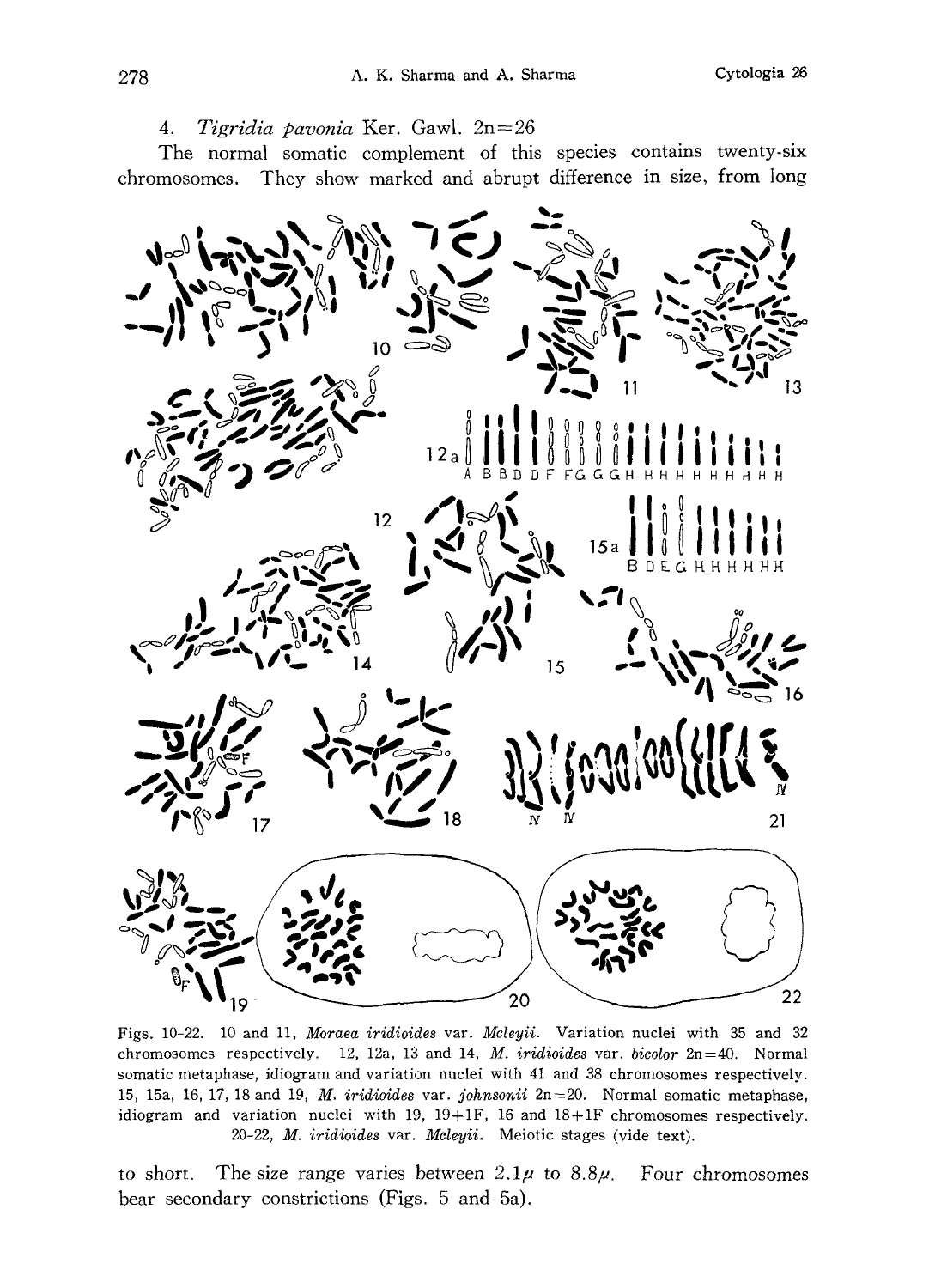A detailed analysis of the karyotype shows the presence of the following distinct chromosomal types: —

Type  $A$ —One pair of long chromosomes, each having two constrictions, primary and secondary, one median and the other nearly submedian in posi tion.

Type B-One pair of medium-sized chromosomes, each with two constrictions, primary and secondary, one median and the other nearly submedian in position, lying close to each other on one of the arms.

Type C--Eleven pairs of nearly short to short chromosomes with median to nearly submedian primary constrictions.

In addition to the normal set, variation nuclei with  $24$ ,  $24+1F$  and  $21$ chromosomes have also been recorded. The plate with twenty-four chromo somes (Fig. 6) differs from the normal one in having two A and seventeen C chromosomes and also two new long chromosomes with median primary constrictions (S) and three new medium-sized chromosomes with both primary and secondary constrictions (T).

The nucleus with twenty-four chromosomes and one fragment contains two altered A, one B, fourteen C chromosomes and four new (S) and one new (T) chromosomes. A new pair with submedian primary constriction and a satellite at the distal end of the short arm, is also seen (Fig. 7).

Fig. 8 shows a plate with twenty-one chromosomes. It possesses one A, two B, thirteen C, two (S) and one (T) chromosomes and also a new pair with primary and secondary constrictions located at opposite ends of the chromosomes.

## Genus-Moraea

Three varieties, belonging to one species M. iridioides, were studied. The chromosomes are, on an average, long, as compared with the other members of Iridaceae studied. The chromosome numbers are forty in two and twenty in one variety, indicating the presence of a polyploid series. The chromosomes of the different varieties resemble each other in their gross morphology.

On the basis of their detailed morphology and size, the following general types of chromosomes can be recognized:

Type A-Long chromosome with two constrictions, primary and secon dary, one median and the other nearly submedian in position.

Type B-Long chromosome with submedian primary constrictions.

Type C-Long chromosome with a median primary constriction and a satellite at the distal end of one of the arms.

Type D-Long chromosome with median primary constriction.

Type E-Long chromosome with two constrictions, primary and secon dary, at submedian to nearly submedian positions at opposite ends of the chromosome. The middle segment is much longer than the side ones.

Type F-Long chromosome with two constrictions, primary and secon-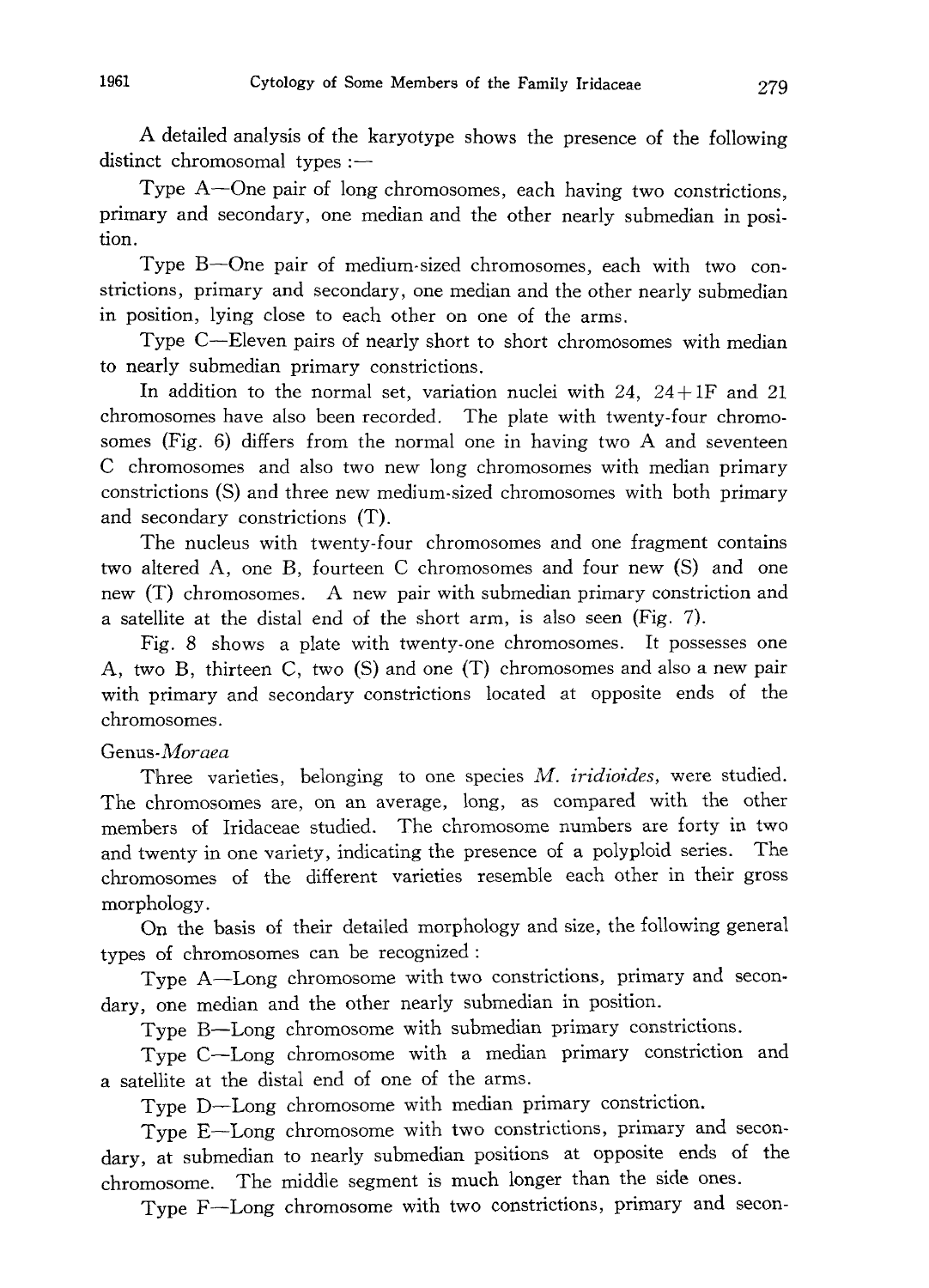dary, one nearly submedian in position and the other located in the middle of the longer arm.

Type G-Long chromosome with two constrictions, primary and secon dary, one median and the other submedian to nearly submedian in position.

Type H-Chromosomes with median to submedian primary constrictions, grading from nearly long to nearly short.

The karyotypes of the different varieties differ from each other in having different combinations of these types.

5. *M. iridioides* Linn. var. *Mcleyii*  $2n = 40$ 

Forty chromosomes have been observed in the normal somatic nuclei. Size difference is present, ranging from  $3.1\mu$  to  $8.4\mu$ . Ten chromosomes bear secondary constrictions (Figs. 9 and 9a).

The normal complement consists of, two pairs of A, three pairs of B, one pair of C, two pairs of D, one pair of E, one pair of G and ten pairs of H type of chromosomes. One A pair is shorter than the other A, B and C pairs. The primary constrictions of B pairs grade from submedian to nearly submedian in position. The two constrictions of G pair are rather close to each other. The H chromosomes range from medium-sized to nearly short.

Variation nuclei bearing thirty-five and thirty-two chromosomes have been seen. Fig. 10 shows a metaphase with thirty-five chromosomes. Two C, one E and three G chromosomes are present, in addition to H type chromo somes.

Fig. 11 shows thirty-two chromosomes in the set. Four B, one C, two D, one E, two F, three G and the rest H chromosomes are observed. A new chromosome with primary and secondary constrictions, at nearly sub median and subterminal positions, is also seen.

In meiotic metaphase I, fourteen bivalents and three quadrivalents are observed (Fig. 21). Irregular numbers, like twenty-six and twenty-four, are seen in second division metaphase stages (Figs. 20 and 22).

6. *M. iridioides* Linn. var. *bicolor*  $2n=40$ 

The normal somatic metaphase contains forty chromosomes. They are, on an average, medium-sized and form a graded series. Size difference ranges between  $2.5\mu$  and  $6.7\mu$ . Twelve chromosomes bear secondary constrictions (Figs. 12 and 12a).

A detailed analysis of the normal karyotype shows one pair of A, two pairs of B, two pairs of D, two pairs of F, three pairs of G and ten pairs of H type of chromosomes. The A pair is short as compared to the pre vious variety. One D pair is slightly longer than the other and both of them are longer than the A and B types. In one G pair, the two constrictions lie rather close to each other. The H chromosomes grade from com paratively long to short.

Variation nuclei have been recorded with forty-one and thirty-eight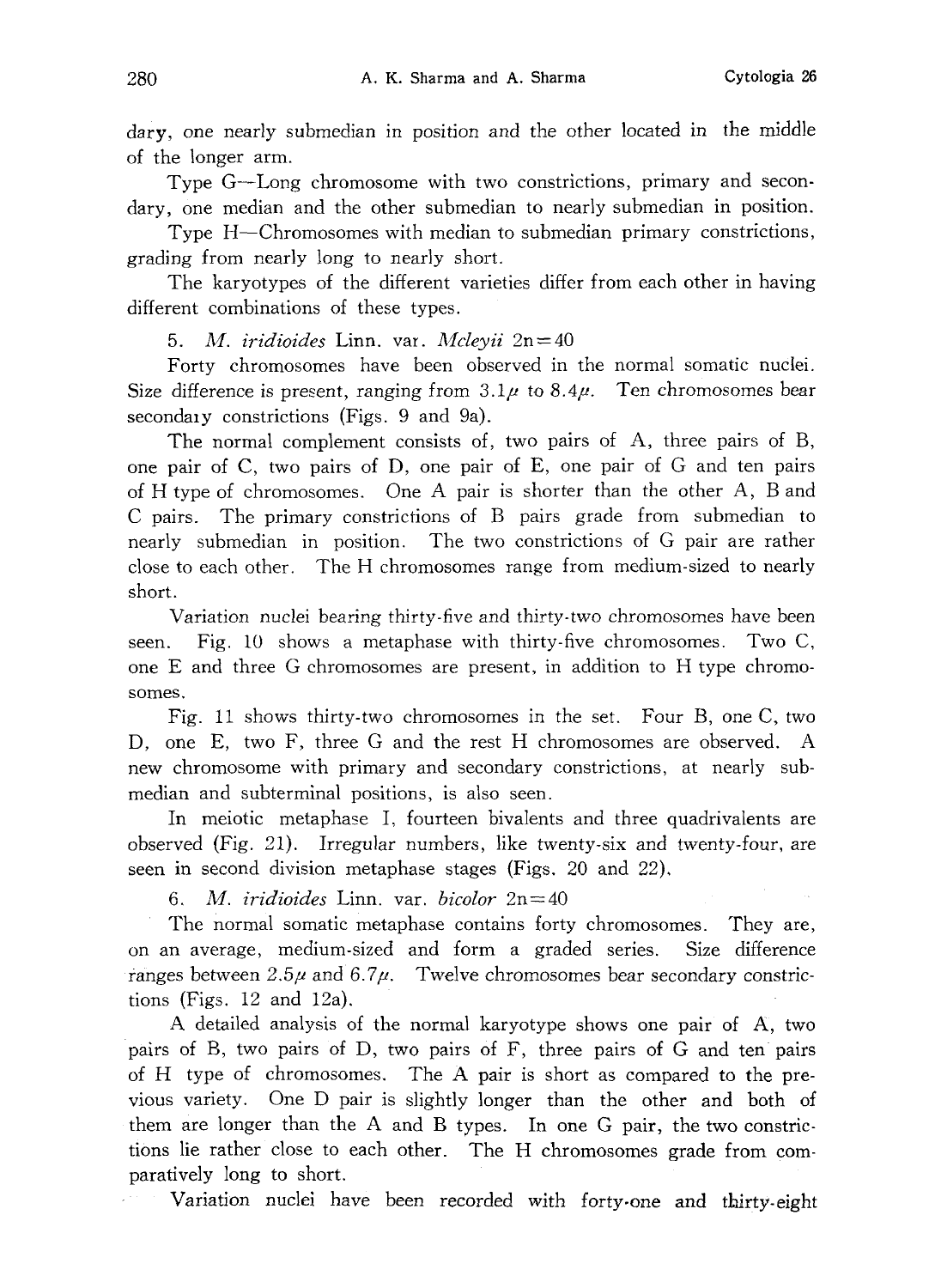chromosomes. Fig. 13 shows a metaphase with forty-one chromosomes . Four altered A, two B, two D, three G and thirty H chromosomes are pre sent in it.

Fig. 14 shows a nucleus bearing thirty-eight chromosomes Of them. two are of A, two F, four G and the remaining of H type .

7. M. *iridioides* Linn. var. *johnsonii*. 2n=

Twenty chromosomes are observed in the normal somatic complement . They grade in size from long to nearly short. Size range varies between  $3.5<sub>i</sub>$ and  $6.7\mu$ . Four chromosomes bear secondary constrictions (Figs. 15 and 15a

The normal set contains one pair of B, one pair of D, one pair of E one pair of G and six pairs of H type of chromosomes. In the E pair, one constriction is nearly submedian and the other subterminal at the distal end of the longer arm. In the G pair, the two constrictions lie very close to each other and the chromosomes are longer than the B, D and E ones. Th H pairs form a grading series. Variation nuclei bearing  $19, 19+1F, 16$  and  $18+1F$  chromosomes are also on record.

In the metaphase with nineteen chromosomes (Fig. 16), one E and three G chromosomes are present in addition to H.

Fig. 17 shows nineteen chromosomes and one fragment in the set, of which two are of B, two D, two E, two G and the remaining of H type.

In the variation nucleus with sixteen chromosomes, two B, two D, two E and ten H type members are seen (Fig. 18).

Fig. 19 shows a metaphase plate with eighteen chromosomes and one fragment. One A, two B, two D, one E, two G and the rest H type chromosomes are present.

#### **Discussion**

In *Babiana stricta*, the only species of this genus studied so far, discrepancies exist in the reports of the chromosome number (vide Darlington and Wylie 1955). Brittingham (1934) observed twelve chromosomes in the somatic cells of this species while Sugiura (1931) reported fourteen chromosomes in the individuals studied by him. These varying reports and the fact that chromosomal biotypes occur in different genera of Iridaceae, as men tioned at the beginning of this paper, show that this species too exhibits such variation at an intraspecific level. This phenomenon may have a pro found significance in evolution. The diploid chromosome number of B. sul *phurea* has been found to be fourteen, evidently drawing it near  $B$ . stricta in taxonomic position. The occurrence of this number in both species may indicate that  $n=7$  is deep-seated for this genus. In that case, the individual of B. stricta with twelve chromosomes may have been derived from those with fourteen chromosomes, through the elimination of one chromosome from the gametic set. However, several more species of this genus should be studied to confirm the exact basic number. As B. *sulphurea* shows three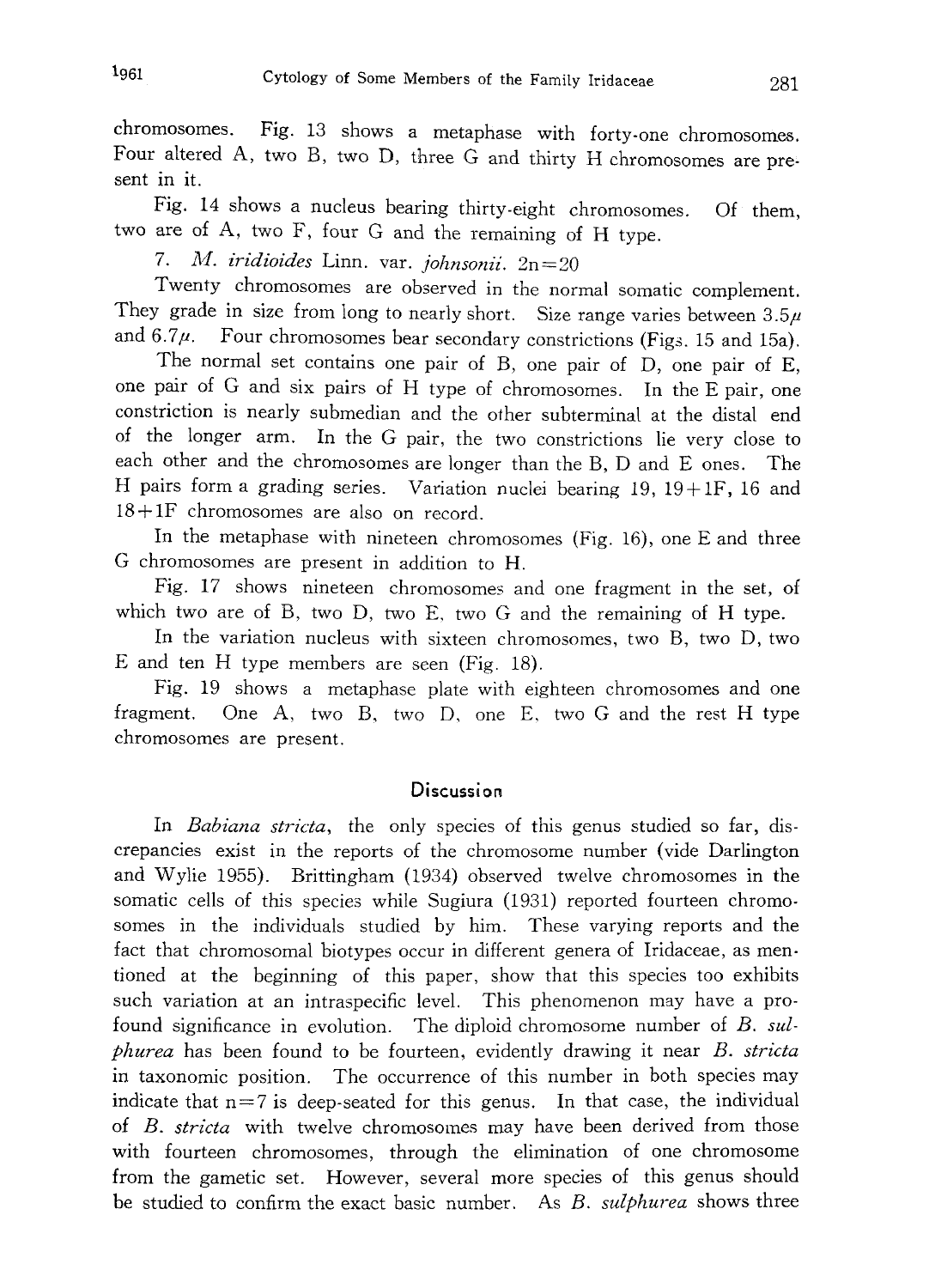pairs of long and four pairs of comparatively shorter chromosomes in its complement, it appears that this genus represents a distinct line of evolution and is not closely related to the other genera studied here.

The correct position of *Babiana* in this family, with relation to the other genera, must be determined from a thorough comparison of the karyo types of its members with those of other genera.

The karyotype of *Tigridia pavonia* shows an abrupt size difference amongst the chromosomes. Of the two pairs of chromosomes with secondary constrictions, one is very long and the other slightly shorter. The remain ing twenty-two chromosomes form a homogeneous series, being short and possessing the constrictions at almost the same position. This abrupt size difference, indicating asymmetry in the karyotype, denotes the advanced state of this species. In *Babiana sulphurea*, size difference among the chromosomes is distinct, but not so marked as in Tigridia pavonia. The latter genus also shows intraspecific aneuploidy, because Sakai (1952) re corded individuals with twenty-eight chromosomes while Brittingham (l. c.) and the present author observed plants with twenty-six chromosomes. With out further investigation, it is difficult to state as to which number re presents the basic one for this genus. The extreme size difference of chromosomes in  $T$ . *pavonia*, observed here, suggests a distinct line of evolution for this genus, separate from the other genera studied by the present author. This karyotype, if found to be characteristic for this genus, may have arisen by crossing two different species, having long and short chromo somes respectively. Karyotypes with such size difference have been seen in Cipura paludosa as well, where also the chromosome number varies from twelve to fourteen.

In *Tritonia crocata* and *T. crocata* type I, the diploid numbers have been observed to be sixty and twenty-two respectively. In the same species, collected from South Africa, Brittingham (l. c.) observed twenty chromosomes in the somatic set, indicating that the East Himalayan individuals of T. crocata, studied by the present author, are high polyploids. Evidently, the Himalayan forms are derivatives of the original diploid type, representative individuals of which have been found in South Africa.

The chromosome number of T. crocata type I is unlike that of any other individual of T. crocata. It is significant that in the allied genus Crocosmia (Brittingham l.c., Muerman and Suomalainen 1946), the same chromosome number has been found. Further, the species of this genus cross readily with species of *Tritonia*. Several species of *Crocosmia*, like those of *Montbretia* too, have been transfered under  $Tritonia$ . This variety of  $T$ . *crocata*  $-Type I,$ —as mentioned before, was supplied by the Nursery as *Montbretia* crocata, which is now a synonym of Tritonia crocata as the genus Montbretia is now merged with *Tritonia* (vide Index Kewensis upto 1953). The karyotype of T. crocata is markedly dissimilar to that of T. crocata Type I, as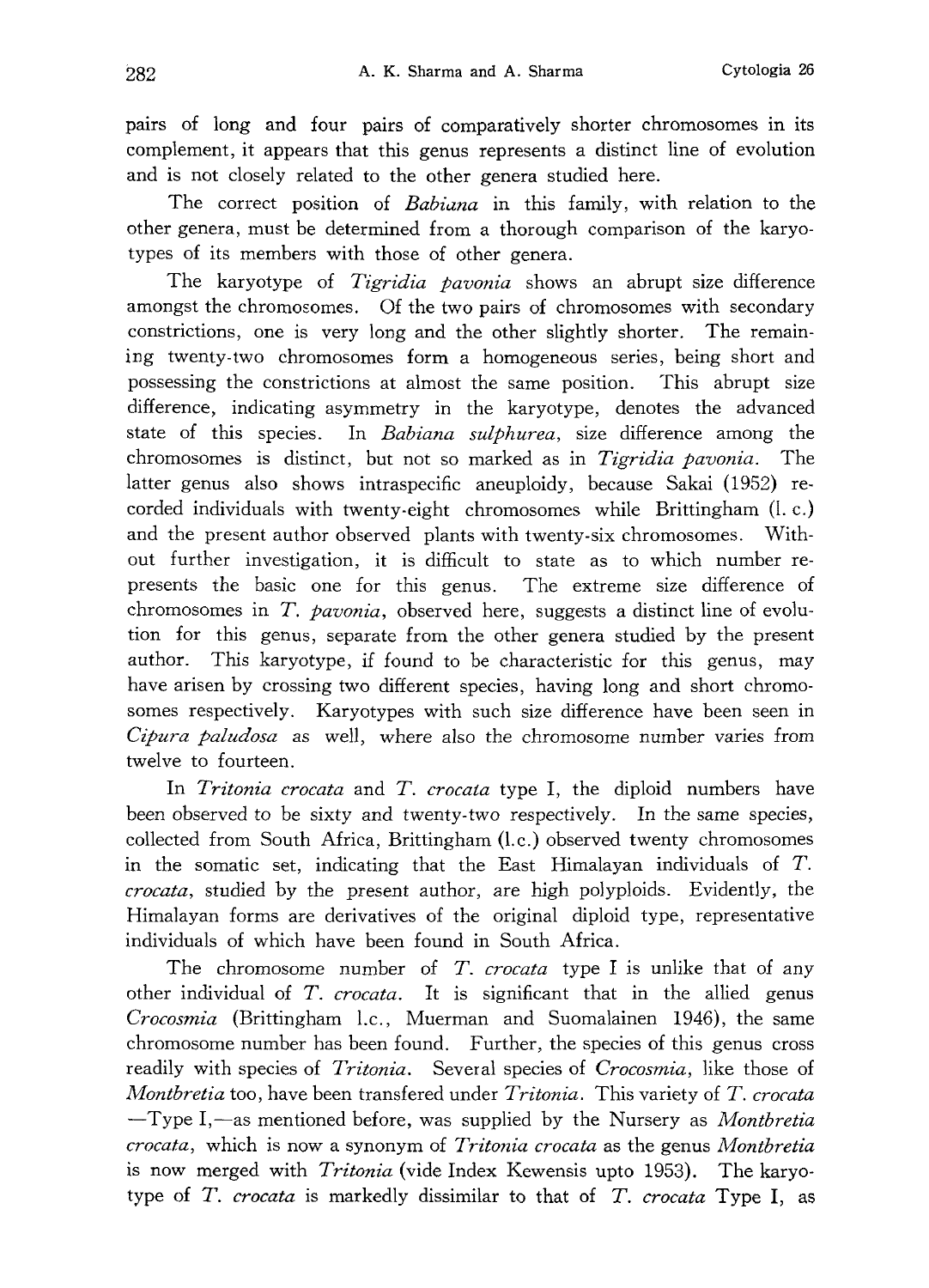the former has much longer chromosomes than the latter. The morphology, as shown by the idiograms, also varies widely . It therefore appears that T. crocata Type I would be in a more natural systematic position if included under a separate genus, Montbretia, or under the allied genus Crocosmia, provided that the taxonomic characters and other aspects of study will sup port it.

The varieties of Moraea iridioides studied here resemble Tigridia pavonia in several aspects. In Moraea, the chromosome numbers are multiples of ten, except in  $M.$  edulis (Sakai, l.c.). Two of the three varieties of  $M.$ *iridioides* studied show forty chromosomes while one shows twenty. Their karyotypic differences suggest the occurrence of profuse structural alterations of chromosomes during their evolution. All of them show a graded karyo type, as observed in Tritonia crocata as well. On the basis of similarities in chromosome number, size, morphology and even to some extent external characters, it can be assumed that these two genera represent diversities of a common line of evolution.

Another remarkable phenomenon, noted during the course of the present investigation in several species, is the occurrence of variation in number and structure of the chromosomes in the somatic tissue, along with the normal complement. Such inconstancy in the chromosome complements, noted in a few somatic cells, taken in conjunction with the existence of a large number of aneuploid individuals of the different species, suggests that such somatic variations may play a significant role in their speciation, either directly through vegetative means, or by their persistence in the germ cells (Sharma 1956).

#### Summary

Cytological study has been carried out on seven species of Iridaceae, distributed under four genera, namely,

- 1. Babiana sulphurea 2n=14
- 2. Tritonia crocata 2n=60
- 3. T. crocata Type I  $2n=22$
- 4. Tigridia pavonia 2n=26
- 5. Moraea iridioides var. Mcleyii  $2n=40$
- 6. M. iridioides var. bicolor  $2=40$
- 7. M. iridioides var. johnsonii 2n=20

On the basis of the data obtained and taking into account previous re ports, it has been suggested that  $n=7$  is probably the basic number for Babiana. A distinct line of evolution has been drawn for this genus, un related with the three other genera studied here.

Tigridia pavonia shows abrupt size difference among the members of its complement and a different line of evolution for this genus too has been proposed.